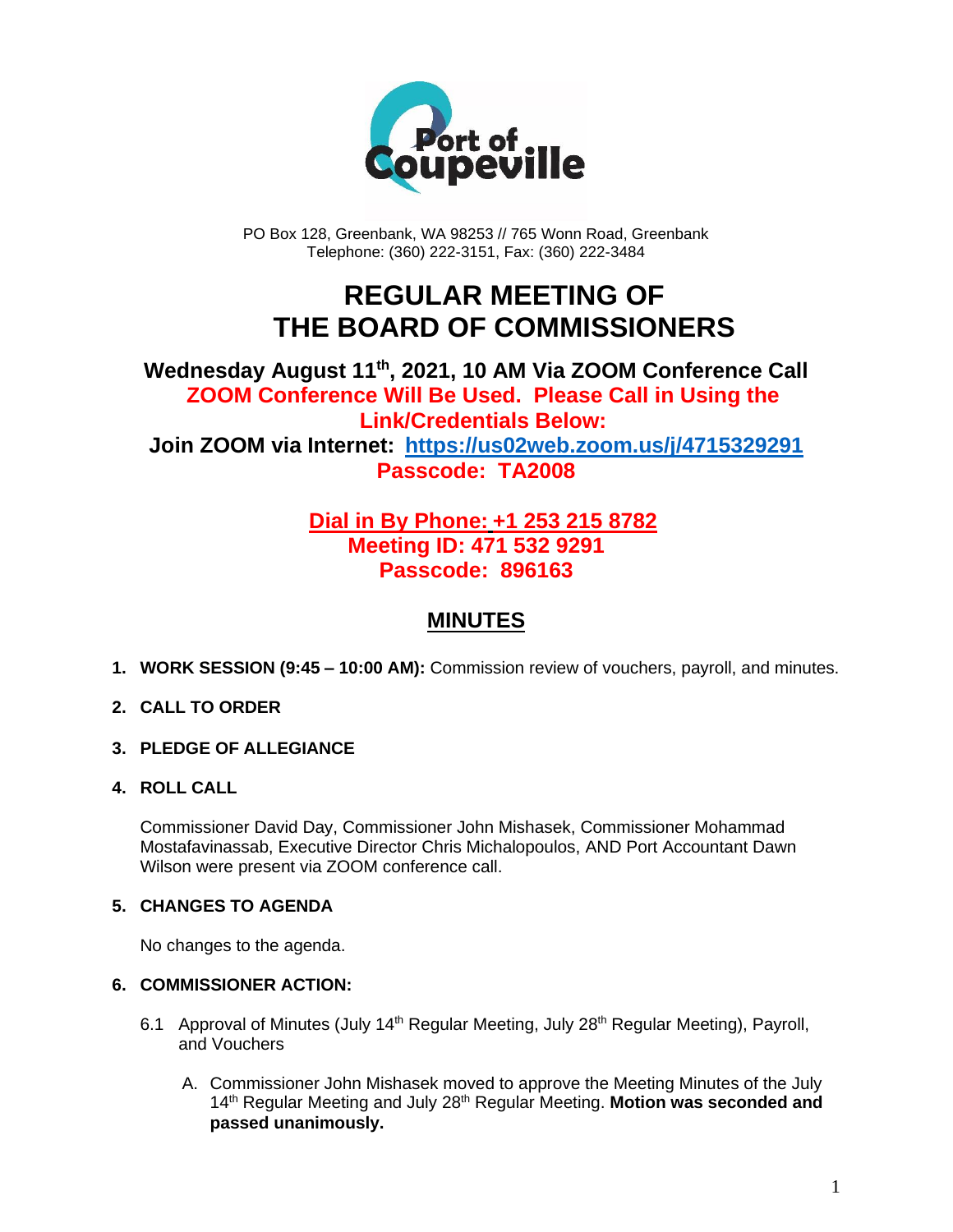B. Commissioner David Day moved to approve the following vouchers, payroll, and electronic payment from **July** for payment. **Motion was seconded and passed unanimously.**

| \$95,608.40  | Voucher warrant numbers: 21-0801 through 21-0829       |
|--------------|--------------------------------------------------------|
| \$21,403.79  | Payroll warrant number: 21-0830 through 21-0837        |
| \$5587.70    | Electronic payments dates: (no voucher numbers needed) |
| \$122,599.89 | Total Payables:                                        |

**7. PUBLIC COMMENT -** *This time is set aside for members of the public to speak to the Board regarding subjects of concern, interest, or items on the Agenda. The Board will take all information under advisement, but generally will not take any action unless it is emergent in nature. To ensure your comments are recorded, please state your name and city of residence. Please limit comments to 5 minutes. If you have any documents to present to the Board, please email them to the Port Executive Director prior to the meeting.*

Marianne Burr of Coupeville complimented the August Port eNewsletter and encouraged further editions. She stated it was a great way to educate the public and to get them involved.

#### **8. FINANCIAL UPDATE**

Accountant Dawn Wilson discussed the profit-loss and budget-vs.-actual reports with Commissioners and answered questions. Commissioner Day asked how we mark up fuel and tasked the Executive Director to investigate making sure our margins are not compromised with the fluctuation in fuel costs.

#### **9. EXECUTIVE DIRECTOR REPORT**

Executive Director Chris Michalopoulos shared his report with Commissioners and answered questions.

#### **10. OLD BUSINESS**

10.1 Discussion: Wharf Fire Suppression Project Update

Executive Director Chris Michalopoulos gave an update on the Fire Suppression System at the Coupeville Wharf, noting that Commercial Fire Protection will be back to finish Phase 2 as soon as a backorder of sprinkler heads are delivered for installation.

10.2 Discussion: Industrial Development District Update

Executive Director Chris Michalopoulos discussed the Public Hearing date of September 22<sup>nd</sup>, 2021, for the IDD process. The Board agreed to support that date and a 7 PM starting time for more public participation.

10.3 Discussion: AJ Eisenberg Update – Mark Varljen

Mark Varljen, a former pilot, and community member presented the brief history and condition of the AJ Eisenberg Airport to the Board. The Board asked questions about funding and timing. Commissioner Day agreed, if his schedule allows, to meet with a representative of the Eisenberg family to discuss details. The board agreed that a meeting between the port and the Eisenberg family should occur.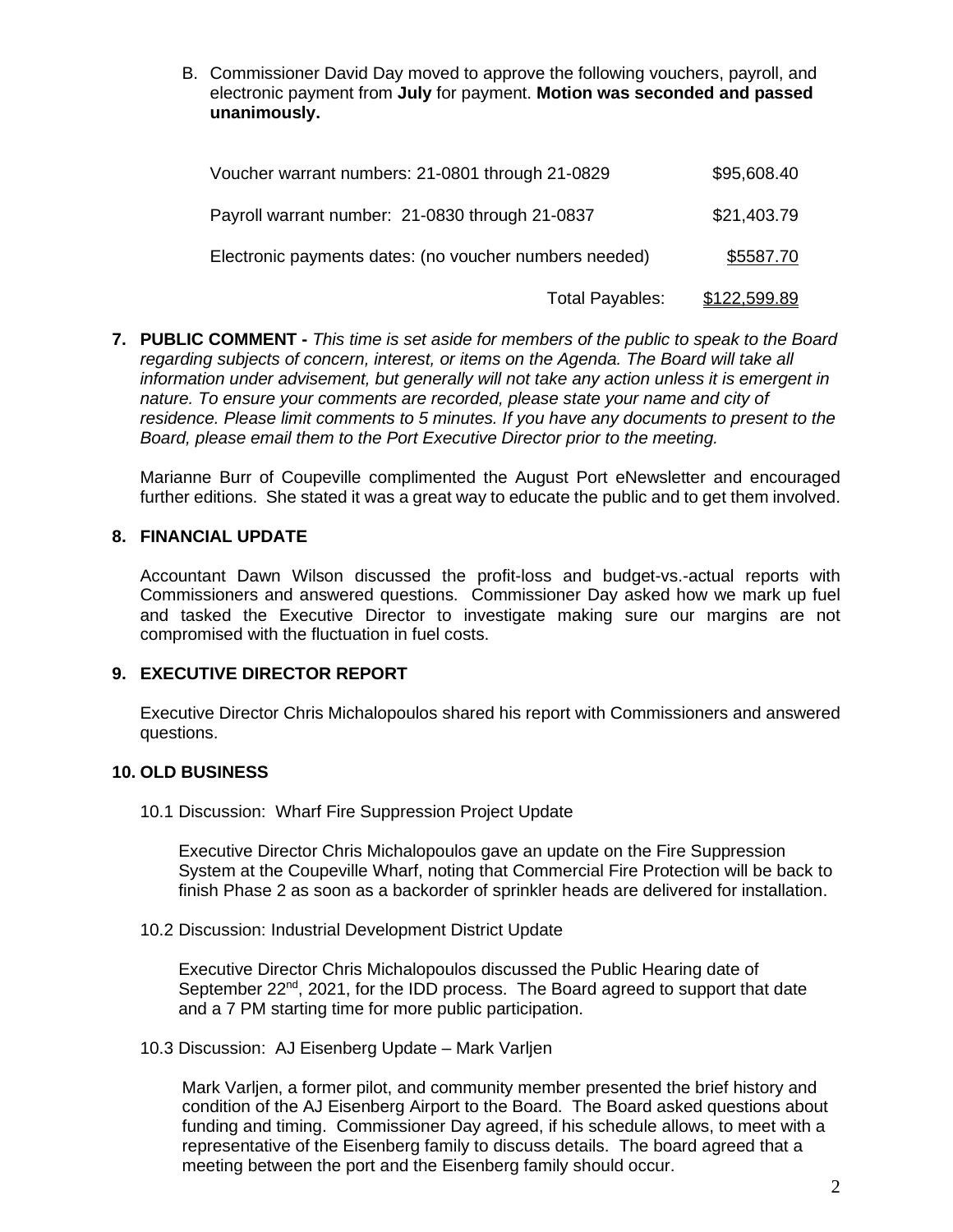#### 10.4 Discussion: Health Benefits Update

Executive Director Chris Michalopoulos discussed the administrative needs through Costco to accomplish health benefits for qualifying staff members.

#### **11. NEW BUSINESS**

11.1 Introduction: Legislative Priorities Counsel of Governments

Commissioner David Day asked the Commissioners to produce a list of legislative priorities for 2022, due on or before the first Port meeting in September.

#### **12. PUBLIC COMMENT**

Marianne Burr of Coupeville shared her interest in the AJ Eisenberg Airport option for purchase but cautioned about rushing into it before due diligence was completed. She reminded the Board about how the Greenbank Farm was executed and how that affected the Port for years to come.

#### **13. PRESIDING OFFICER'S REPORT**

Commissioner David Day shared his attendance on the Coupeville Chamber of Commerce meeting discussing the Washington Film Association. Mr. Day also shared details of his meeting with Island County Commissioner Janet St. Clair and a representative with the Port of South Whidbey on the challenges to obtain permits through the United States Army Corp of Engineers.

#### **14. COMMITTEE REPORTS**

Commissioner David Day submitted a written report to the other commissioners and staff regarding his attendance at the COG meeting.

Commissioner John Mishasek shared an update on Phase 2 of the Broadband project and how fluid the process is when working with Internet Service Providers. He also shared that the Port should be prepared as an agency to be involved with a Camano Island broadband construction project.

Commissioner Mohammad Mostafavinassab shared information gleaned from a local constituent about economic development at the Greenbank Farm and how bringing more businesses to the farm under a new building would bring more revenue.

#### **15. COMMISSIONER DISCUSSION**

Commissioner John Mishasek discussed the ability to improve the soil at the Greenbank Farm through a process called Biochar.

Commissioner David Day shared his opinion that Port of Coupeville Commissioners should not receive a salary over and above per diems and would vote no if a motion was made.

#### **16. ADJOURN**

The meeting adjourned at 12:38 PM.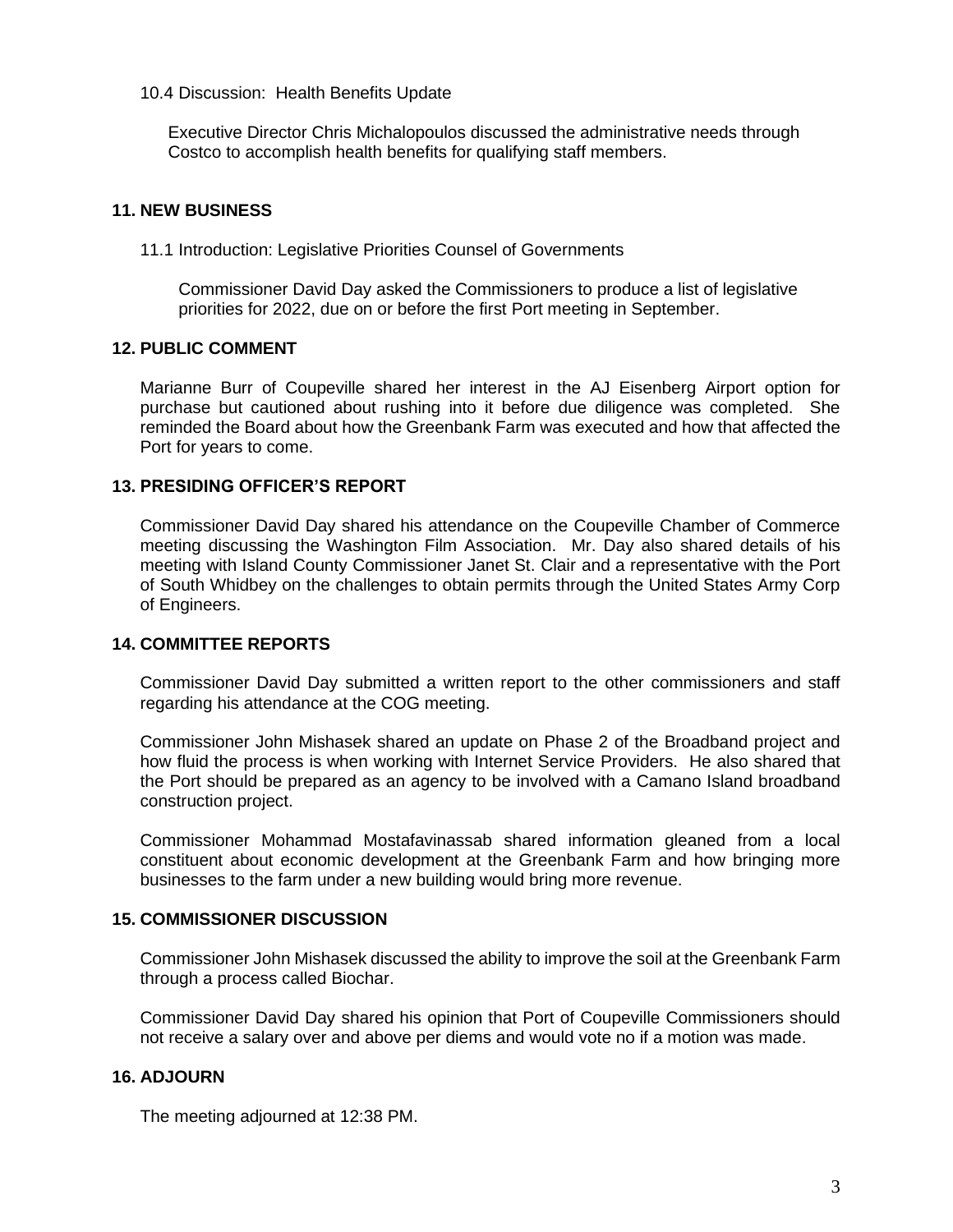| - 100                              |
|------------------------------------|
| David Day (Sep 13, 2021 12:38 PDT) |





David Day **Carry Communist Communist Communist Communist Communist Communist Communist Communist Communist Communist Communist Communist Communist Communist Communist Communist Communist Communist Communist Communist Commu** 

**Next regular meeting: Wednesday, August 25th, 2021, 6 PM Via ZOOM Conference Call Please Call in or Participate Via the Link Below: Join ZOOM via Internet:** <https://us04web.zoom.us/j/4715329291> **Passcode: TA2008 Dial In By Phone: +1 669 900 6833 Meeting ID: 471 532 9291 Passcode: 896163**

**Posted to: Port of Coupeville Web Page -- www.portofcoupeville.org United States Post Office – Coupeville & Greenbank, Washington Whidbey News Times – [editor@whidbeynewsgroup.com](mailto:editor@whidbeynewsgroup.com) Town of Coupeville – [clerktreasurer@townofcoupeville.org](mailto:clerktreasurer@townofcoupeville.org)**

**8.12.2021v2**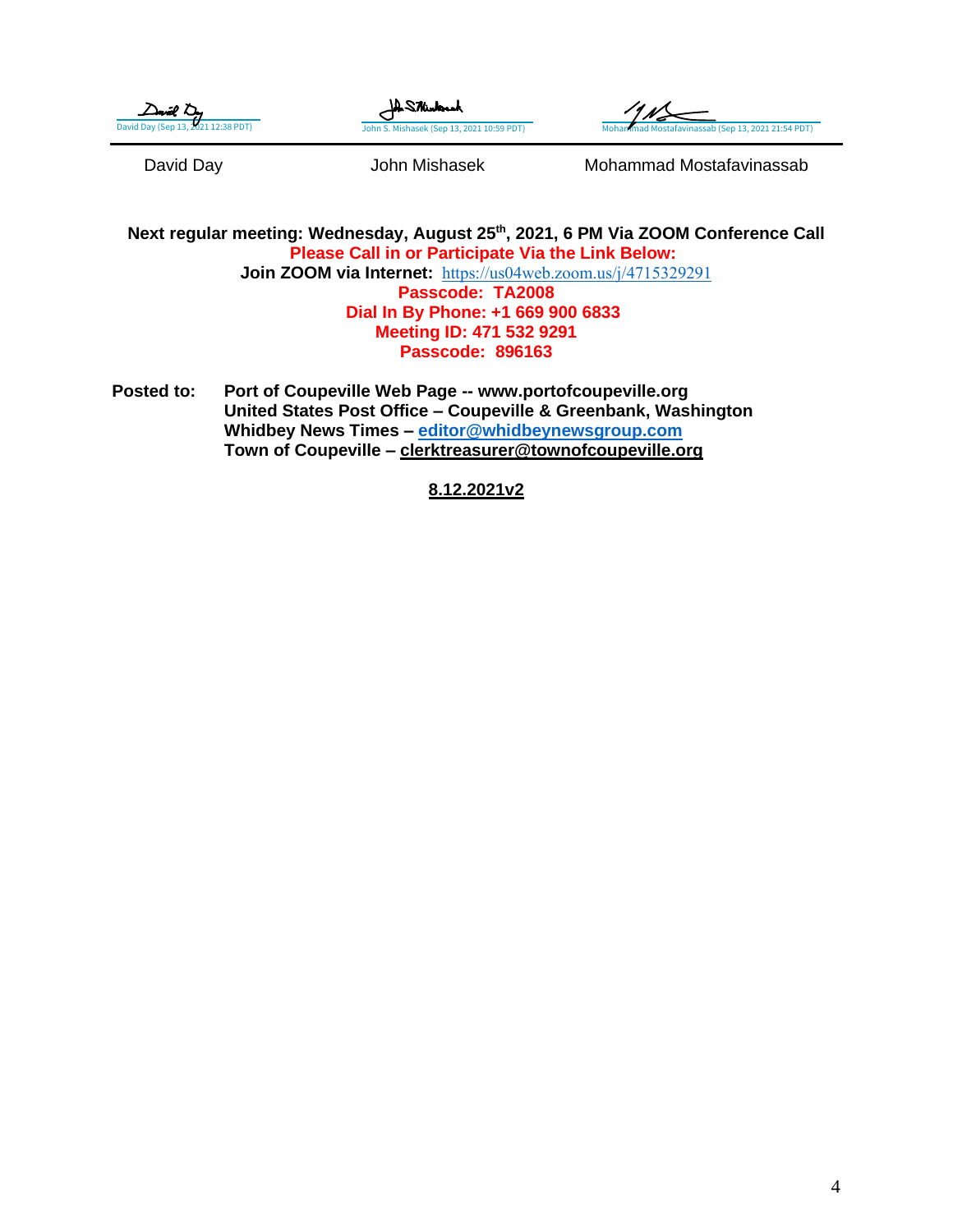# MINUTES POC MEETING AUGUST 11 2021

#### Final Audit Report 2021-09-14

V2

| Created:        | 2021-09-13                                        |
|-----------------|---------------------------------------------------|
| By:             | April Booth (adminassistant@portofcoupeville.org) |
| Status:         | Signed                                            |
| Transaction ID: | CBJCHBCAABAA6O37IPwjYA6bzeQ6IKZ1TJzVEIEdof5O      |
|                 |                                                   |

## "MINUTES POC MEETING AUGUST 11 2021 V2" History

- $\Box$  Document created by April Booth (adminassistant@portofcoupeville.org) 2021-09-13 - 5:44:31 PM GMT- IP address: 66.235.71.5
- Document emailed to David Day (commissioner1@portofcoupeville.org) for signature 2021-09-13 - 5:53:05 PM GMT
- Document emailed to John S. Mishasek (commissioner2@portofcoupeville.org) for signature 2021-09-13 - 5:53:05 PM GMT
- Document emailed to Mohammad Mostafavinassab (commissioner3@portofcoupeville.org) for signature 2021-09-13 - 5:53:06 PM GMT
- **B** Email viewed by John S. Mishasek (commissioner2@portofcoupeville.org) 2021-09-13 - 5:58:09 PM GMT- IP address: 76.28.202.109
- $\mathcal{O}_0$  Document e-signed by John S. Mishasek (commissioner2@portofcoupeville.org) Signature Date: 2021-09-13 - 5:59:12 PM GMT - Time Source: server- IP address: 76.28.202.109
- **Email viewed by David Day (commissioner1@portofcoupeville.org)** 2021-09-13 - 7:37:01 PM GMT- IP address: 73.19.18.69
- $\mathscr{O}_\bullet$  Document e-signed by David Day (commissioner1@portofcoupeville.org) Signature Date: 2021-09-13 - 7:38:09 PM GMT - Time Source: server- IP address: 73.19.18.69
- **Email viewed by Mohammad Mostafavinassab (commissioner3@portofcoupeville.org)** 2021-09-14 - 4:53:50 AM GMT
- $\mathscr{D}_\bullet$  Document e-signed by Mohammad Mostafavinassab (commissioner3@portofcoupeville.org) Signature Date: 2021-09-14 - 4:54:27 AM GMT - Time Source: server